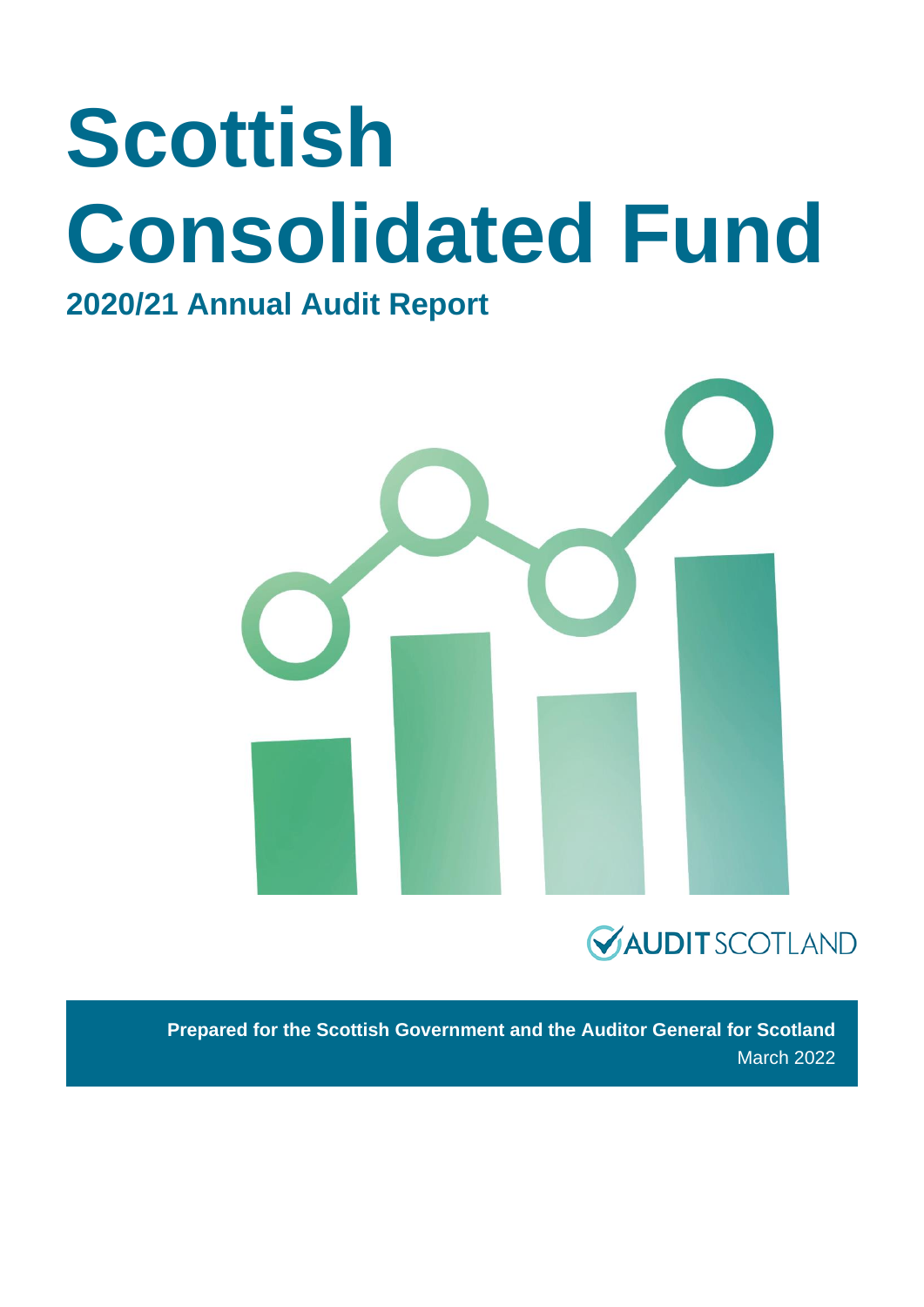### **Contents**

| Key messages                                        |    |
|-----------------------------------------------------|----|
| Introduction                                        |    |
| Part 1: Audit of 2020/21 Scottish Consolidated Fund | 6  |
| Part 2. Financial sustainability and Governance     | 9  |
| Appendix 1: Action plan 2020/21                     | 13 |
| Appendix 2. Significant audit risks                 | 15 |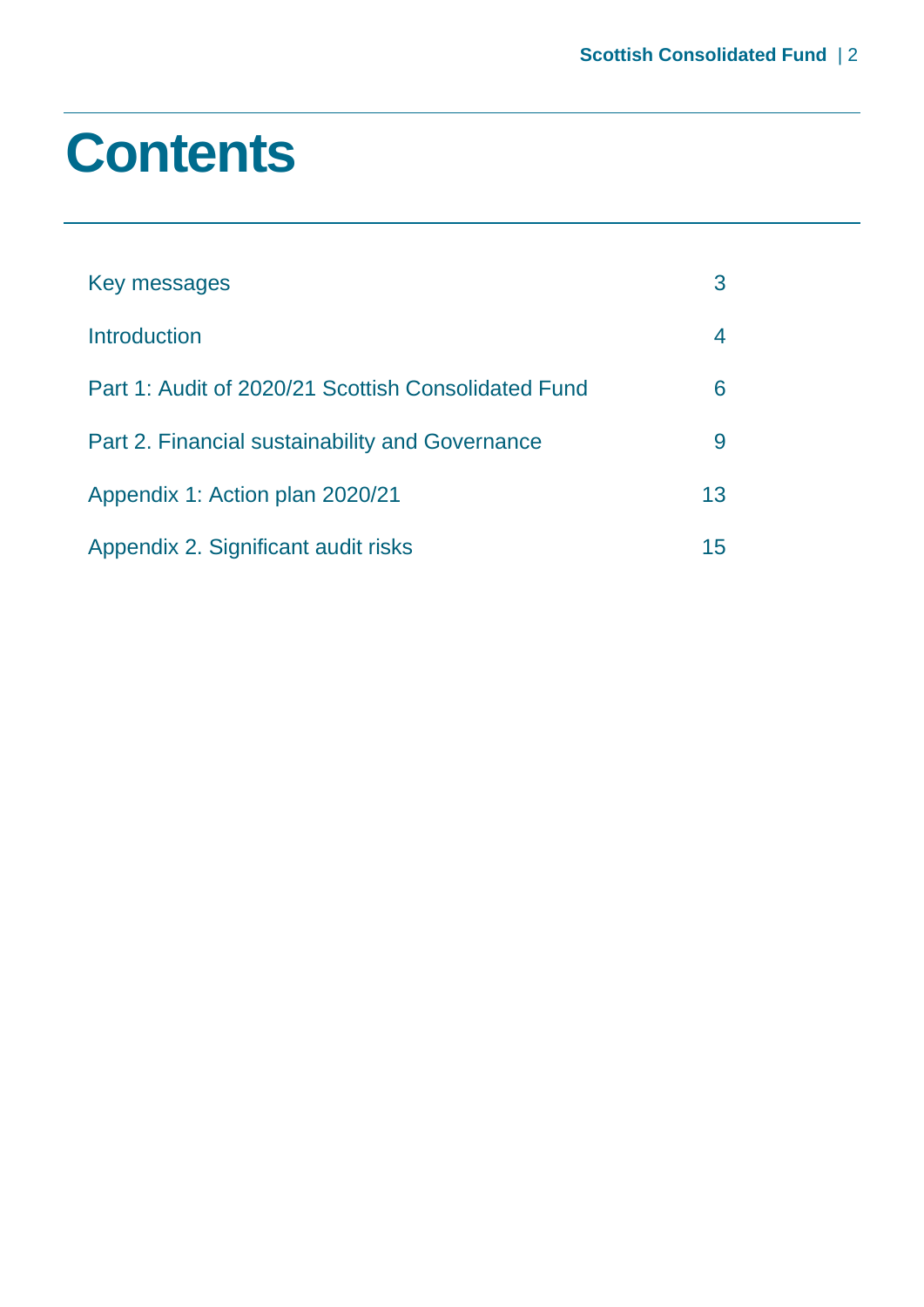### <span id="page-2-0"></span>**Key messages**

#### **2020/21 audit of the Scottish Consolidated Fund**

In our opinion the financial statements of the Scottish Consolidated Fund (SCF) properly present the receipts into and payments out of the Fund for the year ended 31 March 2021.

The payments and receipts in the financial statements were incurred or applied in accordance with applicable enactments and guidance.

The independent auditor's report on the 2020/21 Scottish Consolidated Fund accounts is unmodified.

#### **Financial sustainability and governance**

The Scottish Government had effective overall management of the Scottish Consolidated Fund in 2020/21.

We concluded that the information in the Governance Statement is consistent with the financial statements and complies with the guidance issued by Scottish **Ministers**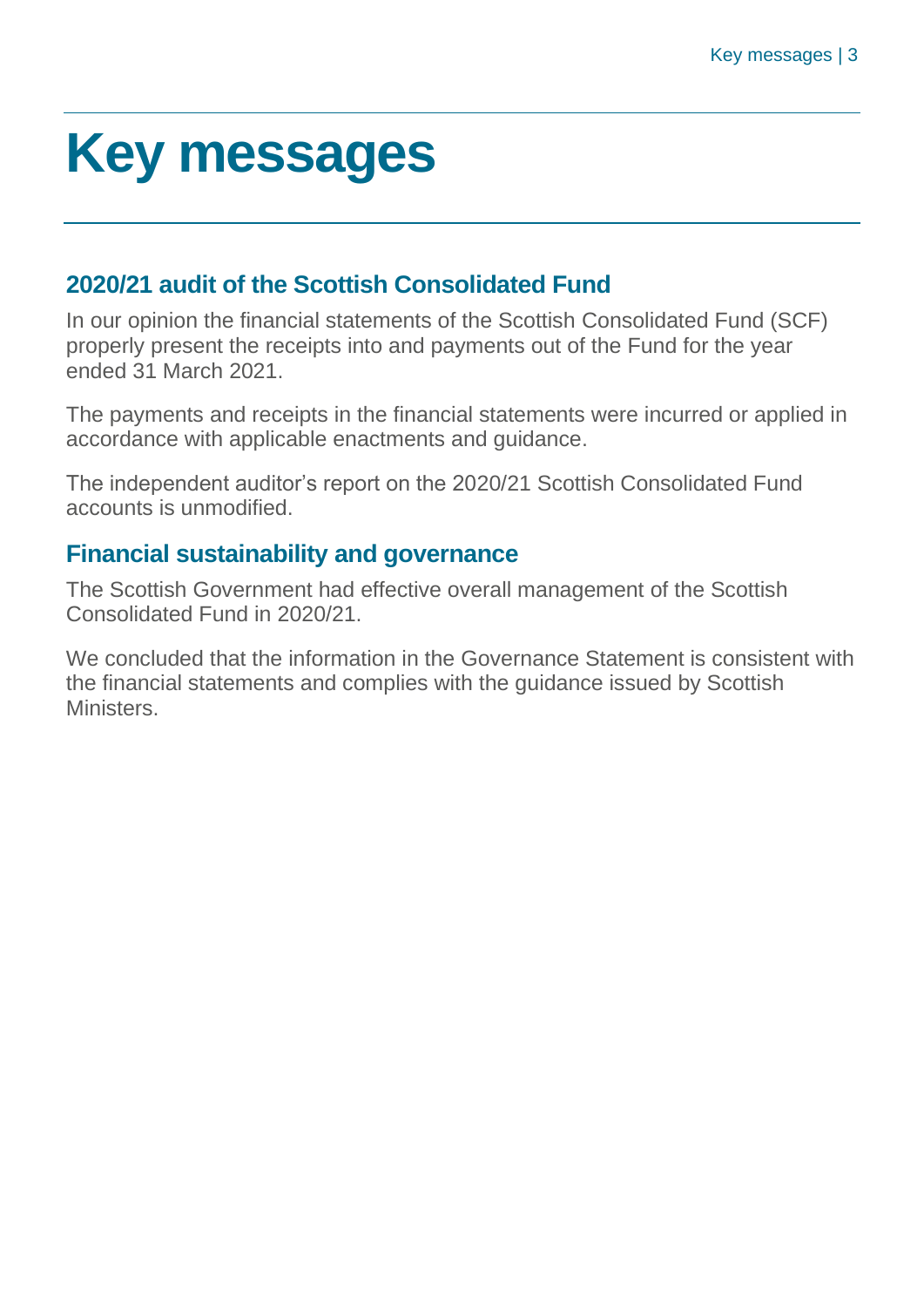### <span id="page-3-0"></span>**Introduction**

**1.** This report summarises the findings from our 2020/21 audit of the Scottish Consolidated Fund.

**2.** The scope of our audit was set out in our Annual Audit Plan presented to the March 2021 meeting of the Scottish Government Audit and Assurance Committee. This report comprises the findings from:

- an audit of the Scottish Consolidated Fund accounts
- consideration of appropriateness of the disclosures in the governance statement and financial sustainability.

#### **Adding value through the audit**

**3.** We add value to the Scottish Government through the audit by identifying areas of improvement and recommending and encouraging good practice. In so doing, we aim to help the Scottish Government promote improved standards of financial reporting and governance.

#### **Responsibilities and reporting**

**4.** Scottish Government officials have primary responsibility for ensuring the proper financial stewardship of public funds. This includes preparing annual accounts that are in accordance with the accounts direction from Scottish Ministers. Scottish Government officials are also responsible for compliance with legislation, putting arrangements in place for governance, propriety and regularity that enable it to successfully deliver its objectives.

**5.** Our responsibilities as independent auditor are established by the Public Finance and Accountability (Scotland) Act 2000 and the [Code of Audit Practice](https://www.audit-scotland.gov.uk/report/code-of-audit-practice-2016)  [2016](https://www.audit-scotland.gov.uk/report/code-of-audit-practice-2016) and supplementary guidance and International Standards on Auditing in the UK.

**6.** As public sector auditors we give independent opinions on the annual accounts and appropriateness of the governance statement disclosures. Further details of the respective responsibilities of management and the auditor can be found in the [Code of Audit Practice 2016](https://www.audit-scotland.gov.uk/report/code-of-audit-practice-2016) and supplementary guidance.

**7.** The [Code of Audit Practice 2016](https://www.audit-scotland.gov.uk/report/code-of-audit-practice-2016) (the Code) includes provisions relating to the audit of small bodies. Where the application of the full wider audit scope is judged by auditors not to be appropriate to an audited body then the annual audit work can focus on the appropriateness of the disclosures in the governance statement and the financial sustainability of the body and its services. As highlighted in our 2020/21 Annual Audit Plan, due to the volume and lack of complexity of the financial transactions, we applied the small body provisions of the Code to the 2020/21 audit.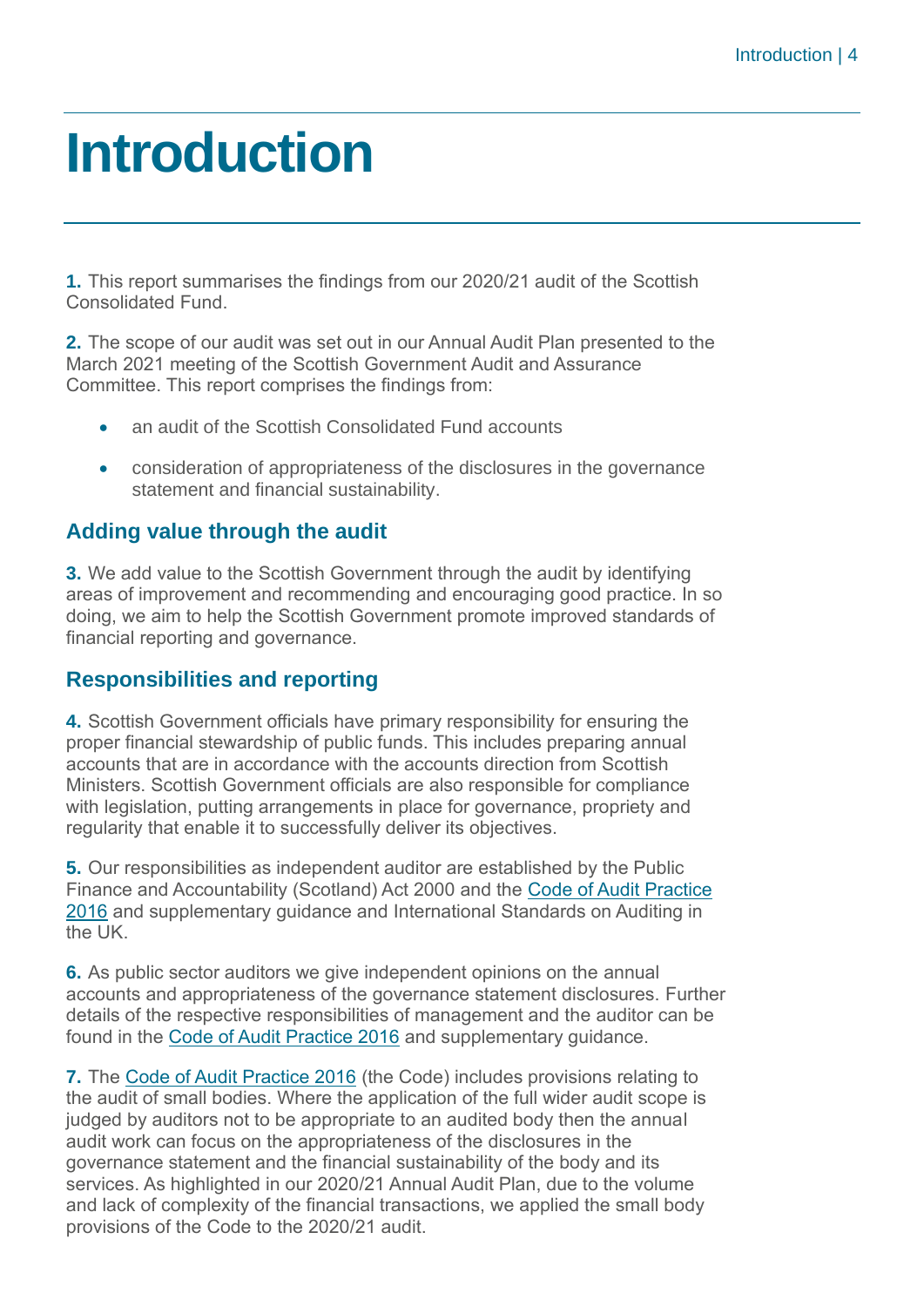**8.** This report raises matters from our audit. The weaknesses or risks identified are only those which have come to our attention during our normal audit work and may not be all that exist. Communicating these does not absolve management from its responsibility to address the issues we raise and to maintain adequate systems of control.

**9.** Our annual audit report contains an agreed action plan at [Appendix 1](#page-12-0) setting out specific recommendations, responsible officers and dates for implementation. It also includes outstanding actions from last year and progress against these.

#### **Auditor Independence**

**10.** We confirm that we comply with the Financial Reporting Council's Ethical Standard. We have not undertaken any non-audit related services and therefore the 2020/21 audit fee of £23,990 as set out in our Annual Audit Plan, remains unchanged. We are not aware of any relationships that could compromise our objectivity and independence.

**11.** This report is addressed to the Scottish Government's Corporate Board and the Auditor General for Scotland and will be published on Audit Scotland's website [www.audit-scotland.gov.uk](http://www.audit-scotland.gov.uk/) in due course.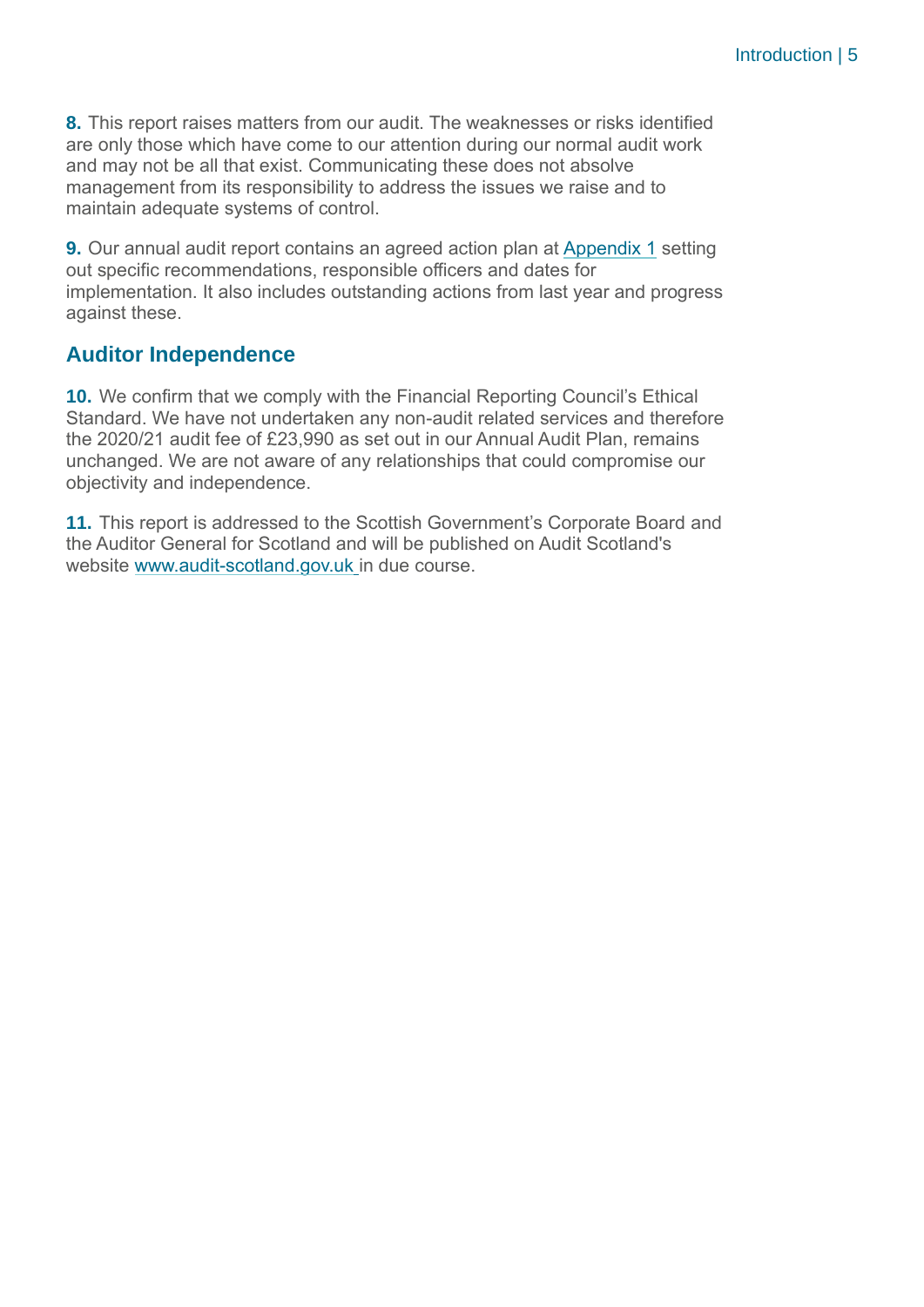## <span id="page-5-0"></span>**Part 1: Audit of 2020/21 Scottish Consolidated Fund**

The principal means of accounting for the stewardship of resources and performance

#### **Main judgements**

In our opinion the financial statements of the Scottish Consolidated Fund (SCF) properly present the receipts into and payments out of the Fund for the year ended 31 March 2021.

The payments and receipts in the financial statements were incurred or applied in accordance with applicable enactments and guidance.

The independent auditor's report on the 2020/21 Scottish Consolidated Fund accounts is unmodified.

#### **Our audit opinions on the Scottish Consolidated Fund accounts are unmodified**

**12.** The accounts for the year ended 31 March 2021 were provided to the Scottish Government Audit and Assurance Committee (SGAAC) on 13 December 2021. As reported in the independent auditor's report:

- the financial statements properly present the receipts into and payments out of the Fund
- the governance statement was consistent with the financial statements and properly prepared in accordance with the relevant legislation and directions made by Scottish Ministers.

#### **The unaudited Scottish Consolidated Fund accounts were received in accordance the agreed timetable**

<span id="page-5-1"></span>**13.** We received the unaudited SCF accounts on 2 July 2021. We recommended in our 2019/20 Annual Audit Report that there should be a clear audit trail between the unaudited accounts and the supporting evidence. Our audit work noted that there was no working paper to show the audit trail between the annual accounts and the supporting documents. This resulted in the audit team spending a significant amount of time obtaining sufficiently detailed ledger reports, agreeing these to the accounts and matching transactions to supporting documentation in ERDM. [Action Point 1, Appendix 1.](#page-12-0)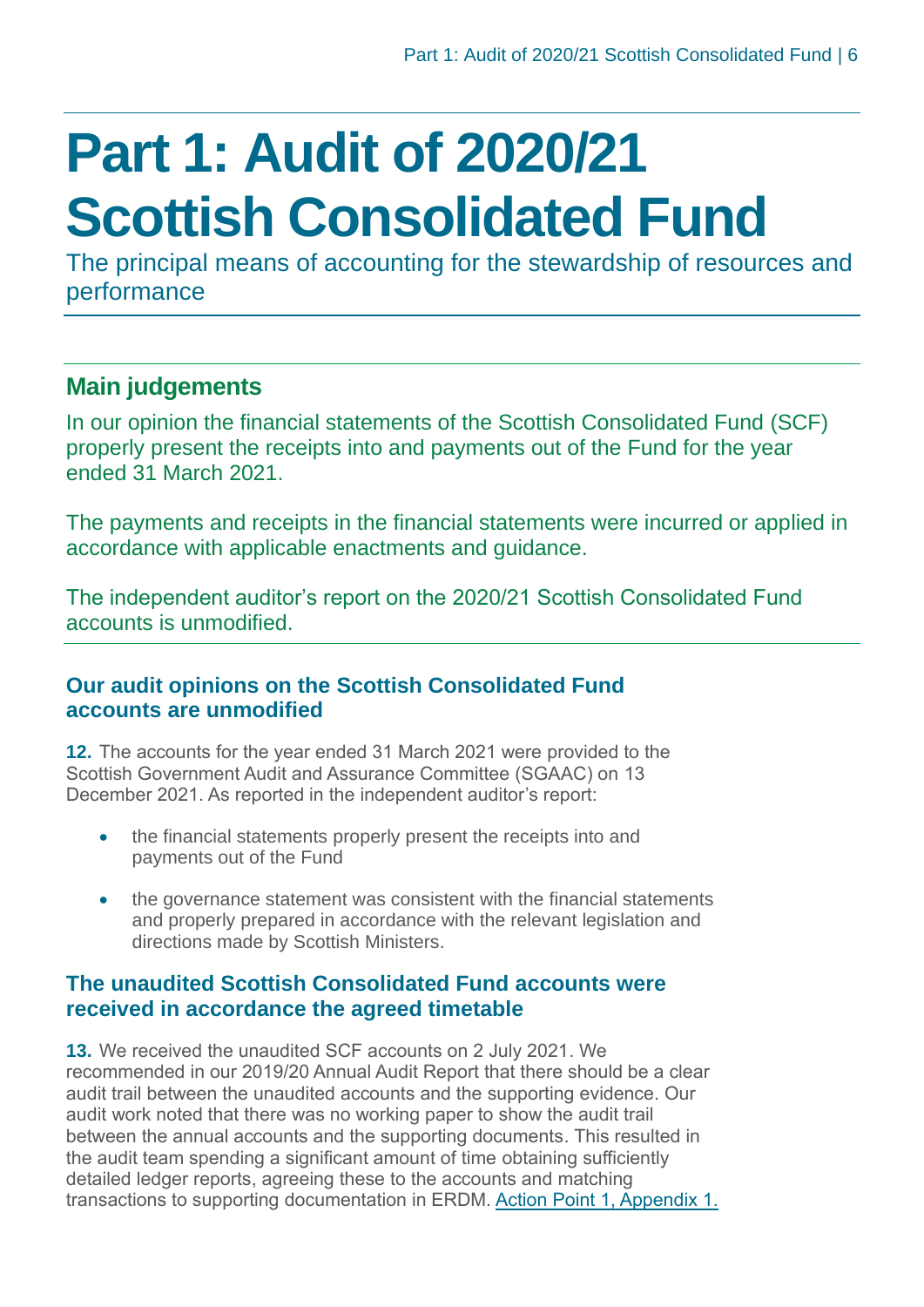**14.** Our audit was completed remotely due to the ongoing restrictions as a result of the Covid-19 pandemic. We kept in regular communication with management which helped ensure the audit process ran smoothly.

#### **Overall materiality was £365,000**

**15.** Our initial assessment of materiality was carried out during the planning phase of the audit. This was reviewed and revised on receipt of the unaudited annual report and accounts and is summarised in [Exhibit](#page-6-0) 1.

#### <span id="page-6-0"></span>**Exhibit 1 Materiality values**

| <b>Materiality level</b>                                                                                                                                                                                                                                                                                                                                                   | <b>Amount</b> |
|----------------------------------------------------------------------------------------------------------------------------------------------------------------------------------------------------------------------------------------------------------------------------------------------------------------------------------------------------------------------------|---------------|
| <b>Planning materiality:</b> this is the figure we calculate to assess the<br>overall impact of audit adjustments on the financial statements. It has<br>been set at one per cent of judicial salaries (one of the key elements<br>within the Scottish Consolidated Fund) for the year ended 31 March<br>2021.                                                             | £365,000      |
| <b>Performance materiality:</b> this acts as a trigger point. If the aggregate of<br>errors identified during the financial statements audit exceeds<br>performance materiality this would indicate that further audit procedures<br>should be considered. Using our professional judgement, we have<br>calculated performance materiality at 75% of planning materiality. | £274,000      |
| In practice, due to the nature of the account, we test all receipts and<br>payments into and out of the fund, recognising that any payment that is<br>not in accordance with applicable legislation would require us to report<br>as part of our opinion on the financial statements.                                                                                      |               |
| <b>Reporting threshold:</b> we are required to report to those charged with<br>governance on all unadjusted misstatements.                                                                                                                                                                                                                                                 | n/a           |

#### Source: Audit Scotland

#### **[Appendix 2](#page-14-0) identifies the main risks of material misstatement and our audit work to address these**

**16.** [Appendix 2](#page-14-0) provides our assessment of risks of material misstatement in the Scottish Consolidated Fund accounts and any wider audit dimension risks. These risks influence our overall audit strategy, the allocation of staff resources to the audit and inform where the efforts of the team are directed. [Appendix 2](#page-14-0) also identifies the work we undertook to address these risks and our conclusions from this work.

#### **We have no significant findings to report on the accounts**

**17.** International Standard on Auditing (UK) 260 requires us to communicate significant findings from the audit to those charged with governance, including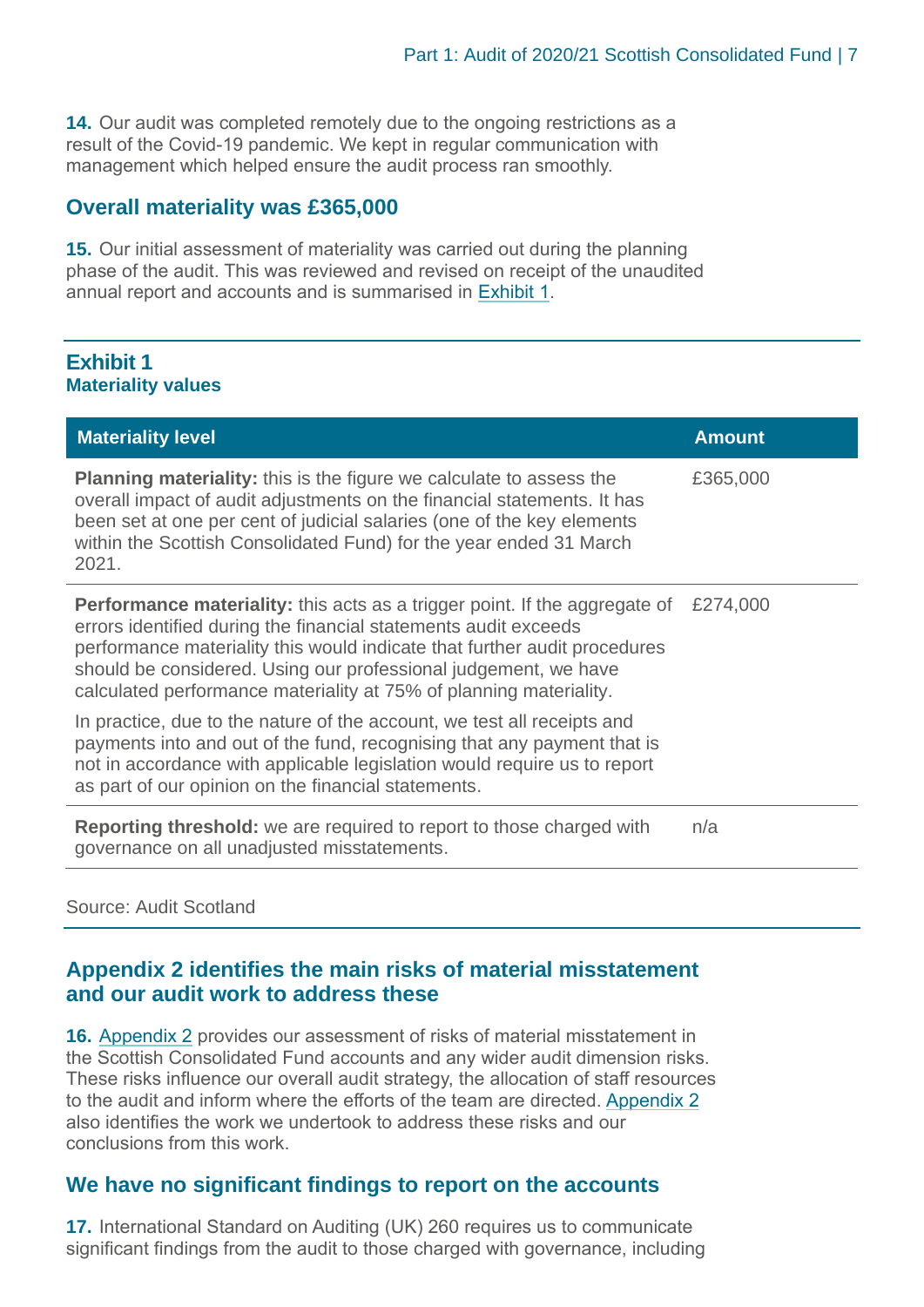our view about the qualitative aspects of the body's accounting practices. We have no issues to report from the audit and there are no unadjusted errors to report.

#### **Follow up of prior year recommendations**

**18.** The Scottish Government has made some progress in implementing our prior year audit recommendations. Details of our recommendations and Scottish Government's planned actions are included in [Appendix 1.](#page-12-0)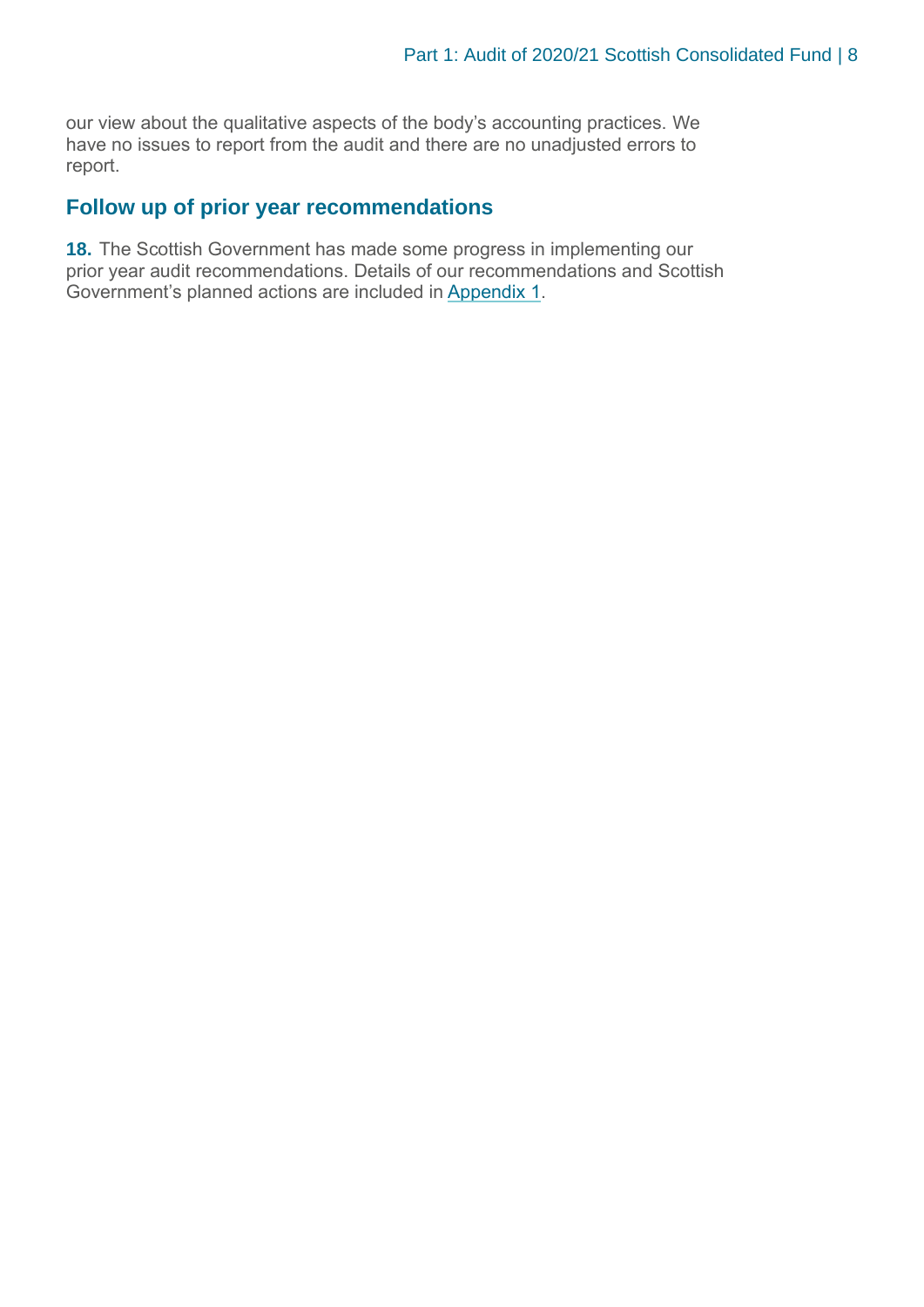### <span id="page-8-0"></span>**Part 2. Financial sustainability and Governance**

#### **Main judgements**

The Scottish Government had effective overall management of the SCF in 2020/21.

We concluded that the information in the governance statement is consistent with the financial statements and complies with the guidance issued by Scottish **Ministers** 

#### **Financial Performance in 2020/21**

**19.** The Scottish Consolidated Fund receives a block grant from the UK's Consolidated Fund plus the operational receipts of the Scottish Government. Funding is drawn down by the Scottish Government from the SCF to support the spending plans approved by the Scottish Parliament in the annual Budget Act. The Fund operates under the Scotland Act 1998.

**20.** The SCF receives, from the Office of the Secretary of State for Scotland, sums which have been voted by the UK Parliament for the purpose of grant payable to the Fund. A number of other receipts are also paid into the Fund, including receipts from the collection of devolved taxes, national insurance contributions and Scottish income tax.

**21.** The receipts paid into the SCF during the year totalled £55,790 million with payments made from the SCF of £55,725 million. This resulted in a surplus of £65 million (deficit of £43 million in 2019/20). The cash reserve balance at 31 March 2021 increased from £223 million to £287 million.

**22.** The SCF is operated by the Treasury and Banking Branch of the Scottish Government. Following the completion of cash flow forecasting exercises, officials make monthly drawdown requests for funding from the UK Consolidated Fund. These amounts are tracked against a maximum limit set by the UK Parliament through the Central Government Supply Estimates.

**23.** In 2020/21 the SCF received funding from this source of £31,948 million, which was within the amount stated in the 2020/21 UK Supplementary Estimate. The limit is set by forecasting the cash requirement for the 2020/21 Scottish Budget. Drawing down more or less than the limit has no effect on the overall spending power of the Scottish Government and the wider Scottish **Administration** 

**24.** The Scotland Act 2012 empowers the Scottish Parliament to set a Scottish Rate of Income Tax for Scottish taxpayers. Income tax earned from Scottish taxpayers are assigned to the Scottish Administration and paid into the Scottish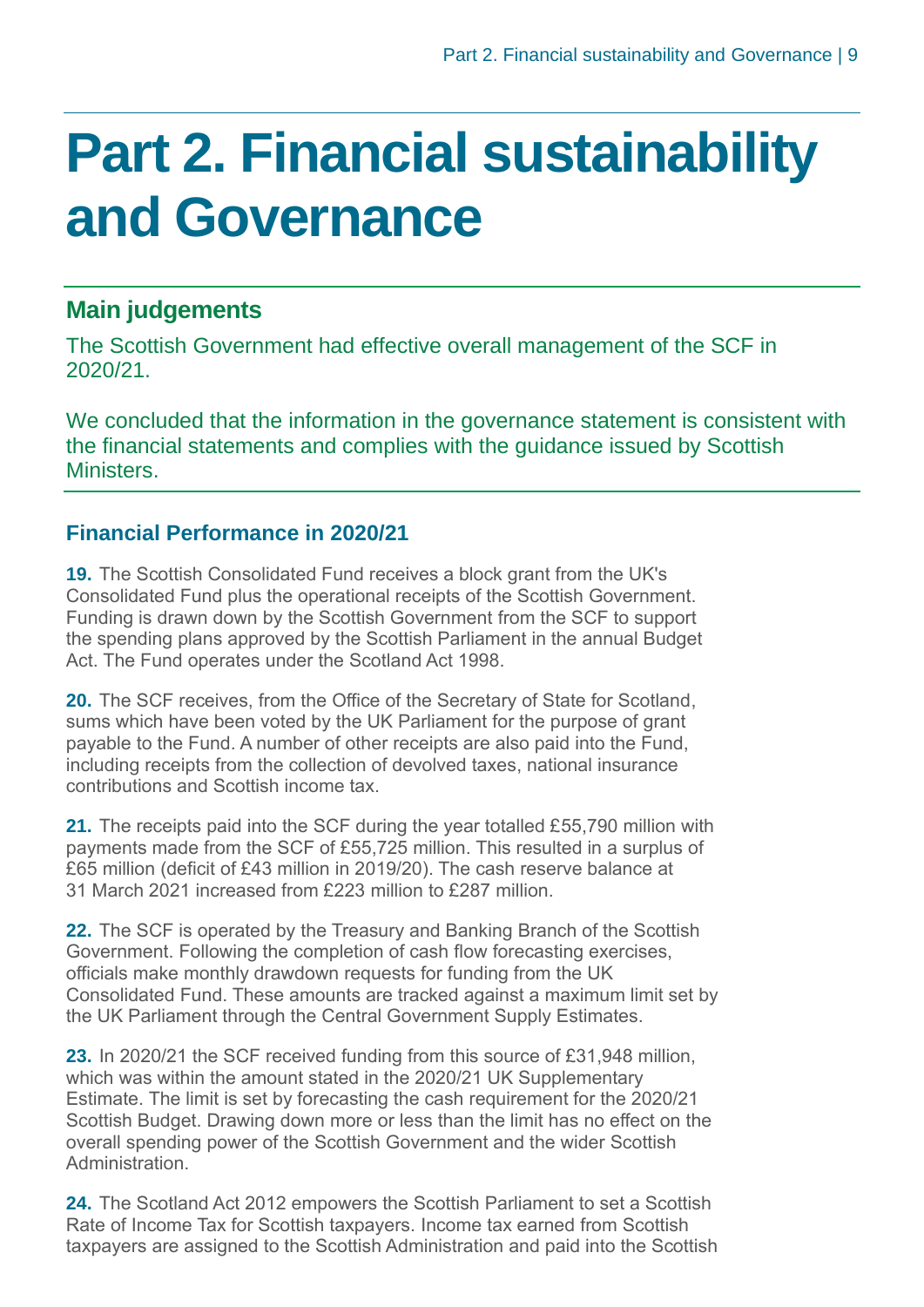Consolidated Fund. Receipts from Scottish Income Tax of £11,424 million were paid into the SCF in 2020/21 (2019/20: £11,684 million).

**25.** The total amount of devolved tax receipts (Land and Building Transaction Tax and Scottish Landfill tax) paid into the SCF in 2020/21 was £606.8 million (£724.6 million in 2019/21). Further detail is published in a separate Devolved Taxes account, which is produced by Revenue Scotland and audited separately.

**26.** Non-Domestic Rates (NDR) income collected by councils is paid into the fund, before being passed on to the Scottish Government for redistribution as local government funding. Further detail on NDR Income is published in the Scottish Government's Non-Domestic Rating Account, which is audited separately. Receipts from NDR paid into the fund in 2020/21 were £1,868 million.

**27.** In addition to these NDR receipts in 2020/21, some businesses voluntarily repaid some or all of their non-domestic rates relief provided by Scottish local authorities as part of the Covid-19 response. Voluntary repayments of £125.1 million were made into the Fund during 2020/21 (2019/20 nil).

**28.** The Queen's and Lord Treasurer's Remembrancer (QLTR) collects the unclaimed sums arising from personal estates and sequestrated companies and after a set period pays them over to the SCF. Receipts of £4.6 million from the QLTR were included in the 2020/21 fund. QLTR accounts are also audited separately.

**29.** As noted above, funding is drawn down from the SCF to support the spending plans approved by the Scottish Parliament in the annual Budget Act. This covers payments to the Scottish Administration, Audit Scotland and the Scottish Parliamentary Corporate Body. There are a number of other charges on the fund including capital borrowing and national loans fund repayments, ministerial pension payments and judicial salary payments.

**30.** In addition, due to the scale and timing of Covid-19 funding changes between the Main Estimate and Supplementary Estimate, a short-term advance from the UK Contingencies Fund was required to cover the Scottish Government's cash requirements. Funding of £3.5 billion was received on 1 March 2021 and subsequently repaid on 24 March 2021.

#### **Financial Sustainability**

**31.** The annual budget setting process sets cash allocation limits for the authorities funded by drawdowns from the SCF and monthly drawdowns are monitored against these limits. Requests for cash allocation increases are processed through budget revisions generating a surplus or deficit for the year.

**32.** At the end of 2020/21, the SCF recorded a surplus of receipts over payments of £65 million.

**33.** The Statement of Balances shows cash held and debt held. A cash reserve is held in the SCF general reserve to manage surpluses or deficits. At 31 March 2021 the balance was £287.3 million (£222.7 million in 2019/20).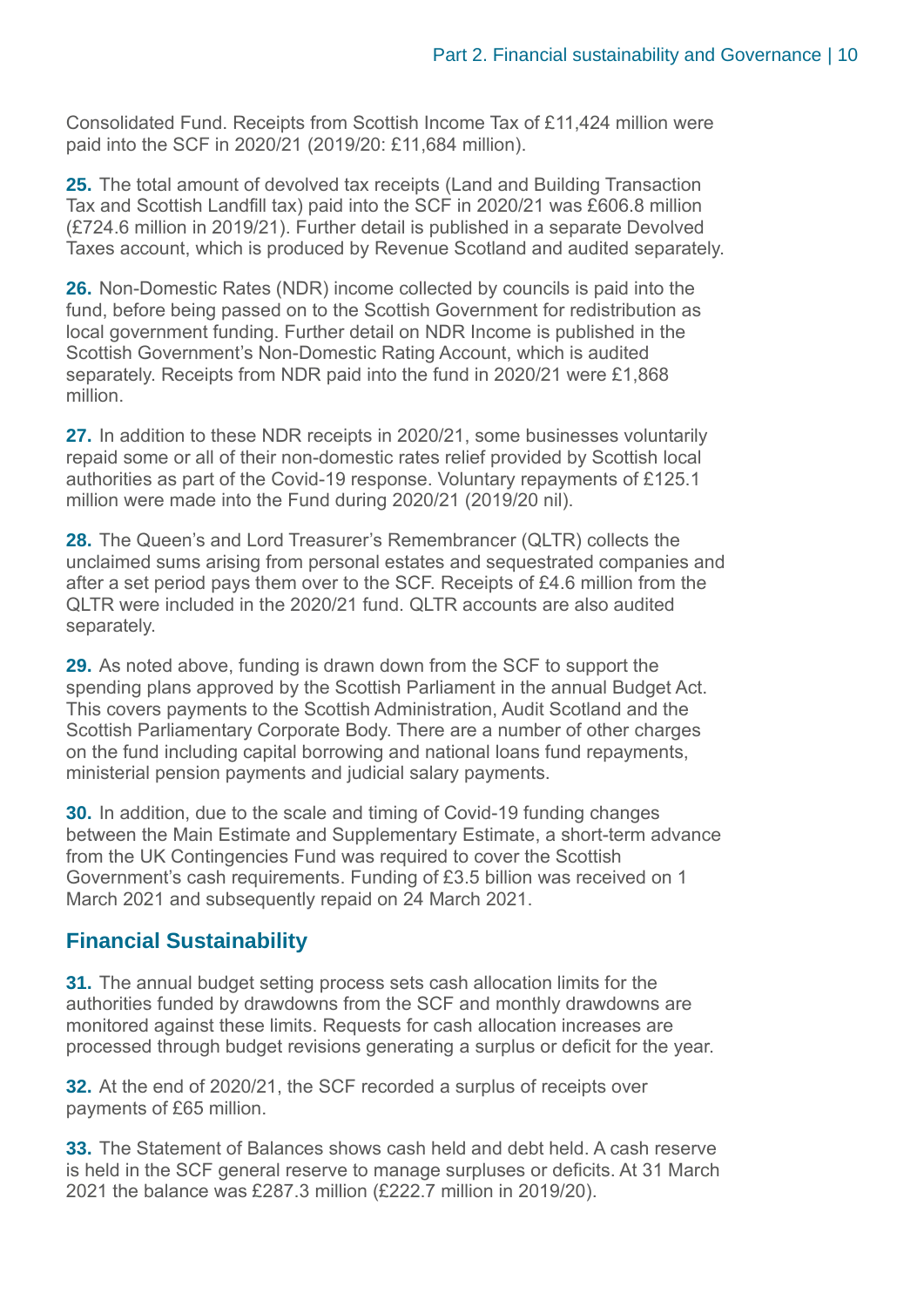**34.** The Statement of Balances also shows borrowing outstanding by Scottish Ministers. The amount of net borrowing as at 31 March 2021 was £1,429 million (£1,074 million in 2019/20). This includes £407 million borrowed during 2020/21.

**35.** In 2020/21, resource borrowing was used in addition to capital borrowing for the first time. As at 31 March 2021, the principal amount outstanding was £207 million in respect of the resource borrowing. The remaining principal to be repaid is in relation to capital borrowing amounted to £1,220 million. Note 5 in the accounts provides further information.

<span id="page-10-0"></span>**36.** In our 2019/20 Annual Audit Report, we recommended that the Scottish Government should review their borrowing disclosures as the level and complexity of borrowing increases. It is important that borrowing levels, sources, payments and liabilities are clearly and comprehensively reported in an annual report and accounts. While disclosure of borrowings continues to improve, the Scottish Government should consider creating a separate loans fund account to ensure that current and future reporting of borrowing is fit for purpose and allows transparent financial reporting to support decisions. [Action Point 2,](#page-12-0)  [Appendix 1](#page-12-0)

**37.** In January 2021, the Scottish Government published its third medium term financial strategy, [Scotland's Fiscal O](https://www.gov.scot/publications/scotlands-fiscal-outlook-scottish-governments-medium-term-financial-strategy/documents/) utlook. The document provides information and scenarios about Scottish Government funding expectations for the next five years and outlines the Scottish Government's broad approach to spending.

#### **Governance Statement**

**38.** Under the UK Government's Financial Reporting Manual (FReM), an annual governance statement must be included with the accounts. Guidance is set out within the Scottish Public Finance Manual (SPFM) for the content of the statement and provides assurances around the achievement of the organisation's strategic objectives.

**39.** Although the Scottish Consolidated Fund itself sits outside the Scottish Government's internal governance arrangements, the operation of the Fund is carried out within Scottish Government Finance. The Fund is therefore subject to the same controls and assurance procedures that apply to the Scottish Government. Our review of the governance statement assessed the assurances which are provided to the Scottish Government Permanent Secretary as Principal Accountable Officer regarding the adequacy and effectiveness of the Fund's system of internal control which operated in the financial year.

**40.** The SPFM does not prescribe a format of the annual governance statement but sets out minimum requirements for central government bodies. The governance statement within the 2020/21 accounts of the SCF complies with the minimum SPFM requirements.

**41.** We concluded that the information in the governance statement is consistent with the financial statements and complies with the guidance issued by the Scottish Ministers. Based on our knowledge and work performed, we concluded that the statement presents an appropriate assessment of governance arrangements and matters.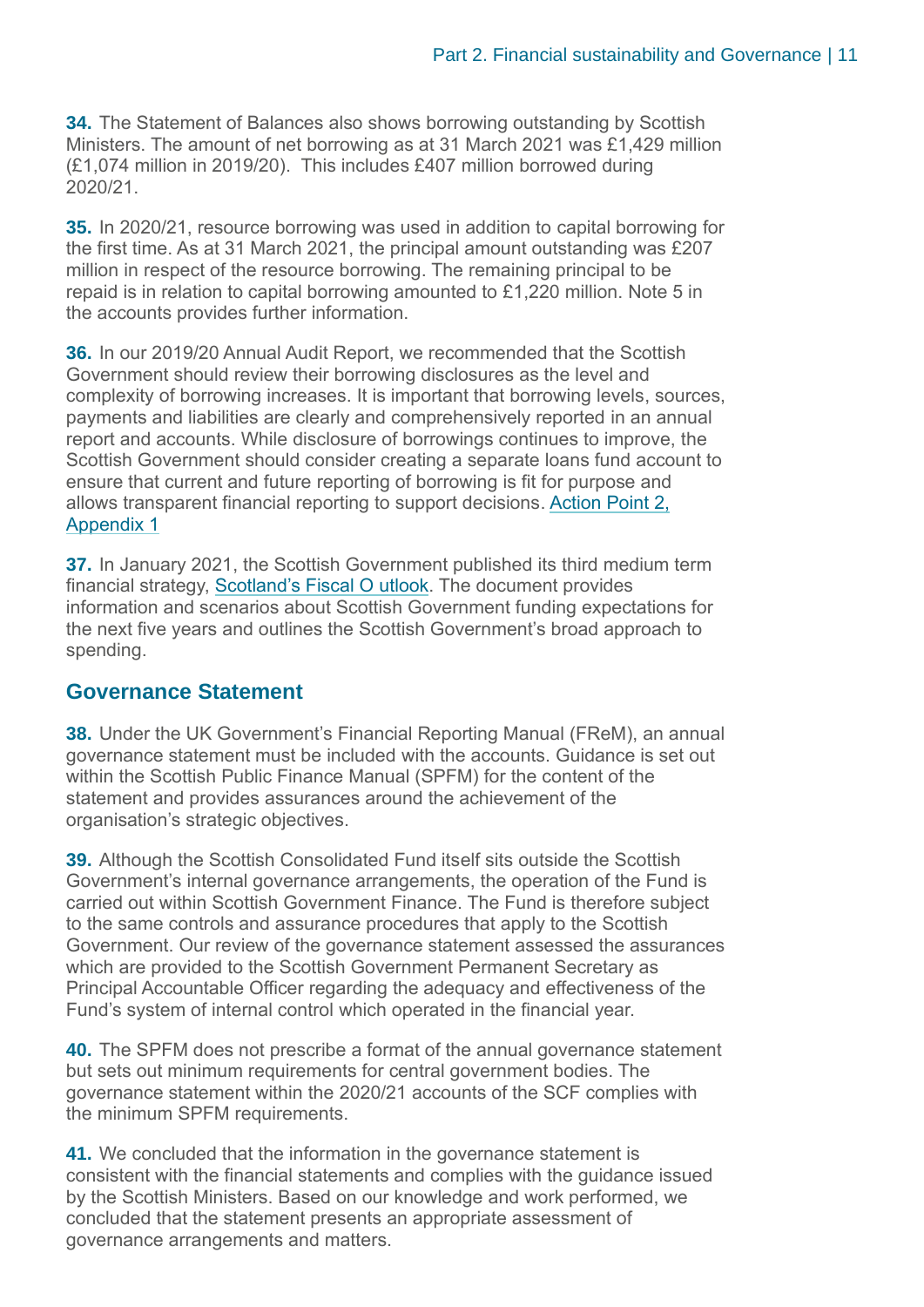#### **Systems of Internal Control**

**42.** As part of our audit, we identify and inspect the key internal controls in those accounting systems which we regard as significant for the production of the financial statements. Our objective is to gain assurance that there are systems of recording and processing transactions in place which provide a sound basis for the preparation of the financial statements.

**43.** The Scottish Consolidated Fund is subject to the same controls that apply to the Scottish Government therefore for this audit we could place reliance on our findings from our Management (interim) Report. No significant internal control weaknesses were identified during the audit which could affect the ability to record, process, summarise and report financial and other relevant data to result in a material misstatement in the financial statements of the SCF.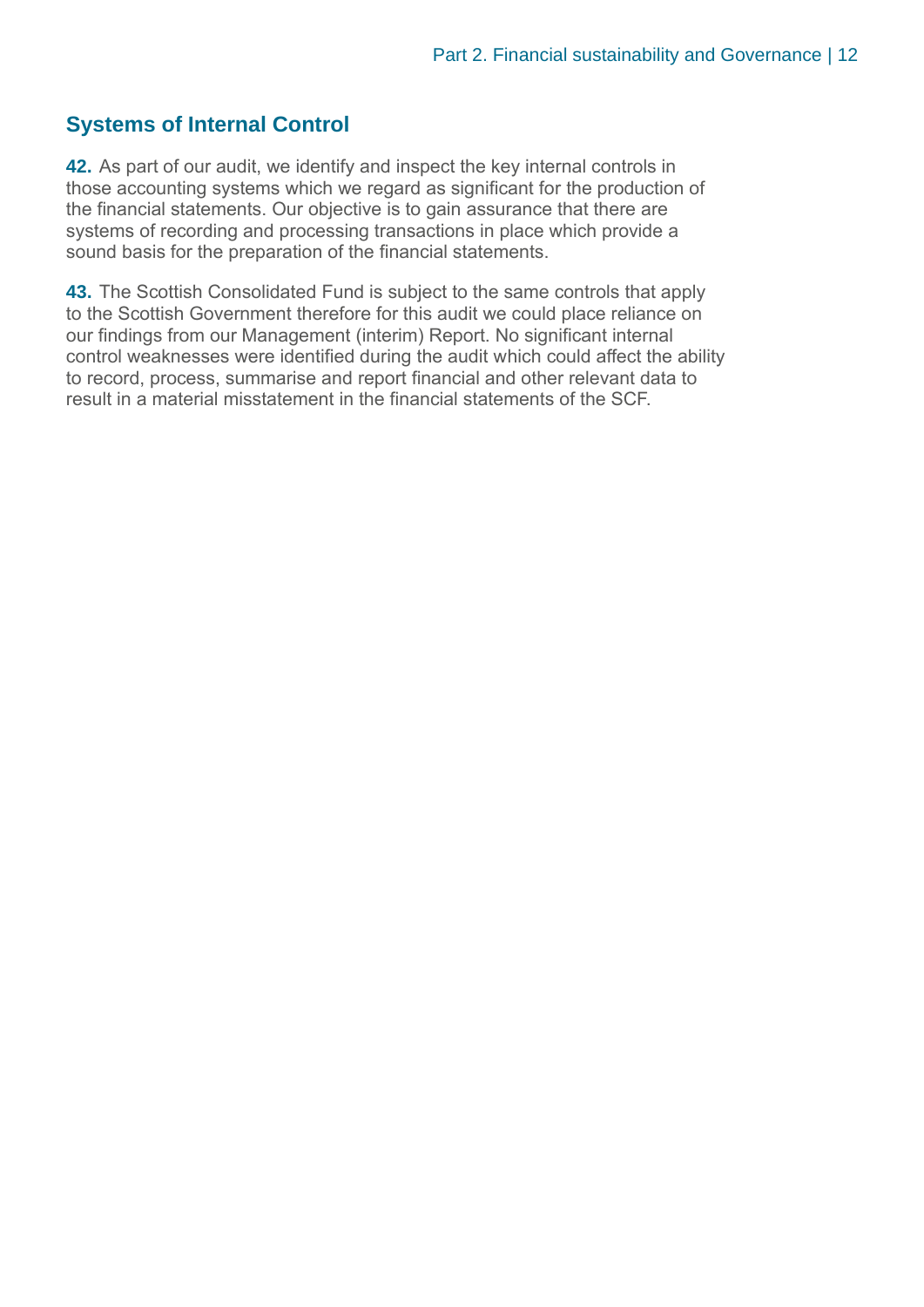## <span id="page-12-0"></span>**Appendix 1: Action plan 2020/21**

#### 1. **Audit trail: annual accounts to supporting evidence**

There was no clear audit trail linking the unaudited accounts to supporting evidence. This resulted in a significant amount of time spent by the audit team obtaining sufficiently detailed ledger reports, agreeing these to the accounts and matching transactions to supporting documentation in ERDM.

Risk: Good practice supports a clear audit trail between draft accounts and supporting evidence. Without a clear audit trail, there is an increased risk of errors occurring in the SCF accounts and/or an adverse audit opinion being issued.

#### **2. Capital Borrowing**

The liability to repay capital and revenue borrowing is not recognised in the SCF accounts as it is a receipts and payment account under the Public Finance and Accountability Act (Scotland) 2000. An interim measure of additional disclosures in the form of a Statement of Balances was agreed to show debt and cash held and

The difficulties experienced working remotely during the Covid-19 pandemic has underlined the importance of a clear audit trail linking supporting documents to annual accounts.

To facilitate an efficient audit process there should be a clear audit trail linking the annual accounts to the electronic supporting documents.

This action point was also raised as part of the 2019/20 audit.

[Paragraph](#page-5-1) 13

#### **Issue/risk Recommendation Agreed management action/timing**

Remote working has necessitated the change to electronic records maintained on eRDM, the Scottish Government's document management system, rather than the previous largely paper-based records. Records maintained on eRDM reflect the way the revised processes operate, and cannot exactly replicate the previous arrangements.

Agreed that a monthly transaction report linking each transaction with the eRDM reference(s) of supporting documentation will be maintained.

**Responsible officer:** Head of Treasury and Banking

**Agreed date:** March 2022

The Scottish Government should consider creating a separate loans fund account to ensure that current and future reporting of borrowing is fit for purpose and allows transparent financial reporting to support decisions.

This action point was also raised as part of the 2019/20 audit.

[Paragraph](#page-10-0) 36

We acknowledge Audit Scotland's comment that disclosure of borrowing continues to improve. We consider the current level of reporting in annual accounts and in fiscal publications to be appropriate, given the complexity of the NLF loans, but would be happy to discuss this further with Audit Scotland should the position become more complex.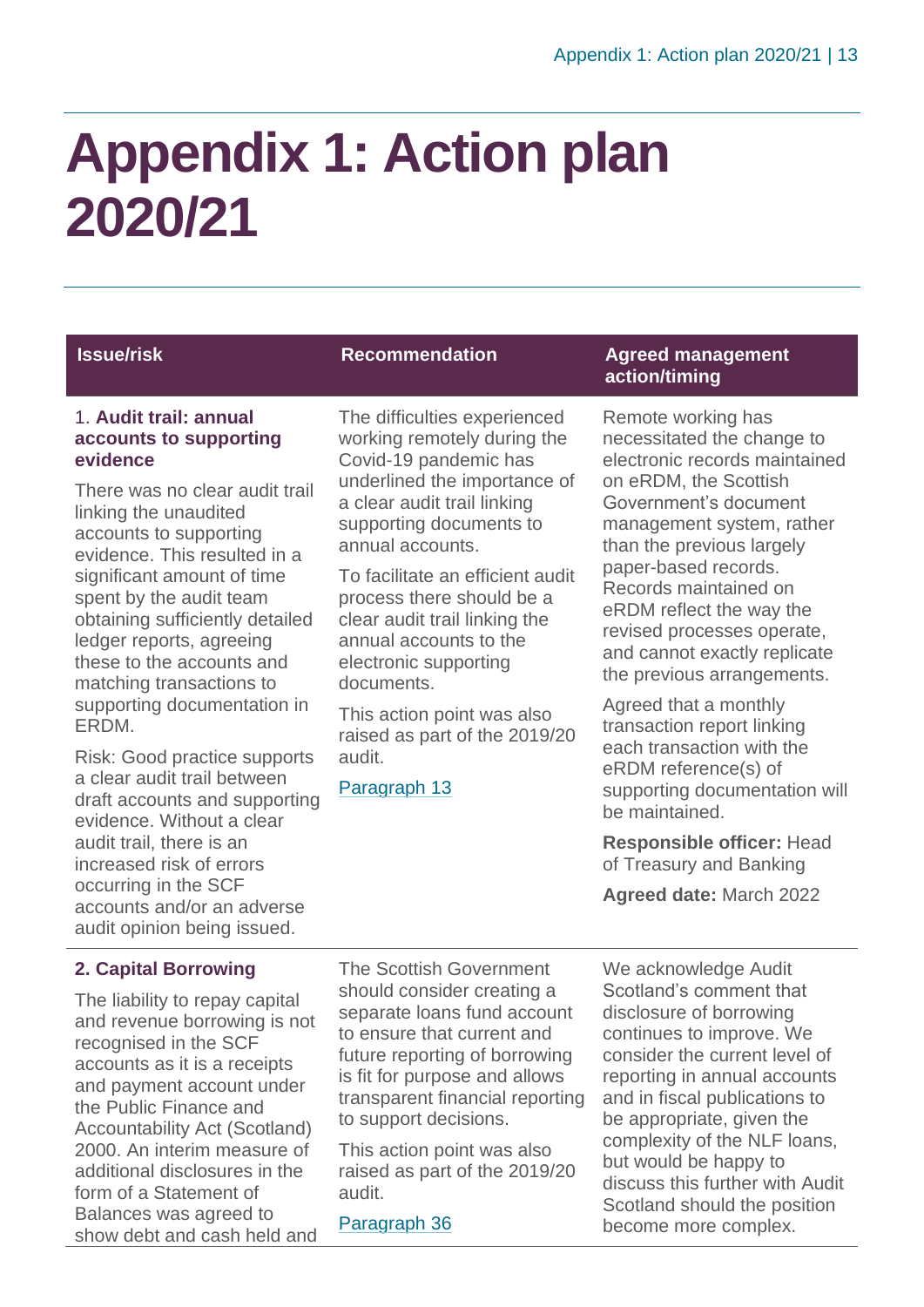| <b>Issue/risk</b>                                                                                                                                                                                                                                                                                                                                                    | <b>Recommendation</b> | <b>Agreed management</b><br>action/timing                                                  |
|----------------------------------------------------------------------------------------------------------------------------------------------------------------------------------------------------------------------------------------------------------------------------------------------------------------------------------------------------------------------|-----------------------|--------------------------------------------------------------------------------------------|
| in 2020/21 an additional table<br>was added to the borrowing<br>note to show the split                                                                                                                                                                                                                                                                               |                       | <b>Responsible officer: Deputy</b><br>Director, Financial<br><b>Management Directorate</b> |
| between capital and resource<br>borrowing. This details the<br>principal borrowed and<br>principal outstanding for each<br>year since 2017/18.                                                                                                                                                                                                                       |                       | <b>Agreed date: March 2022</b>                                                             |
| There remains a risk that<br>current financial reporting<br>structures are not sufficient to<br>transparently report the<br>assets and liabilities that<br>arise from the Scottish<br>Government's use of its<br>borrowing powers. This will<br>become more acute as<br>borrowing levels and sources,<br>interest payments and<br>repayments become more<br>complex. |                       |                                                                                            |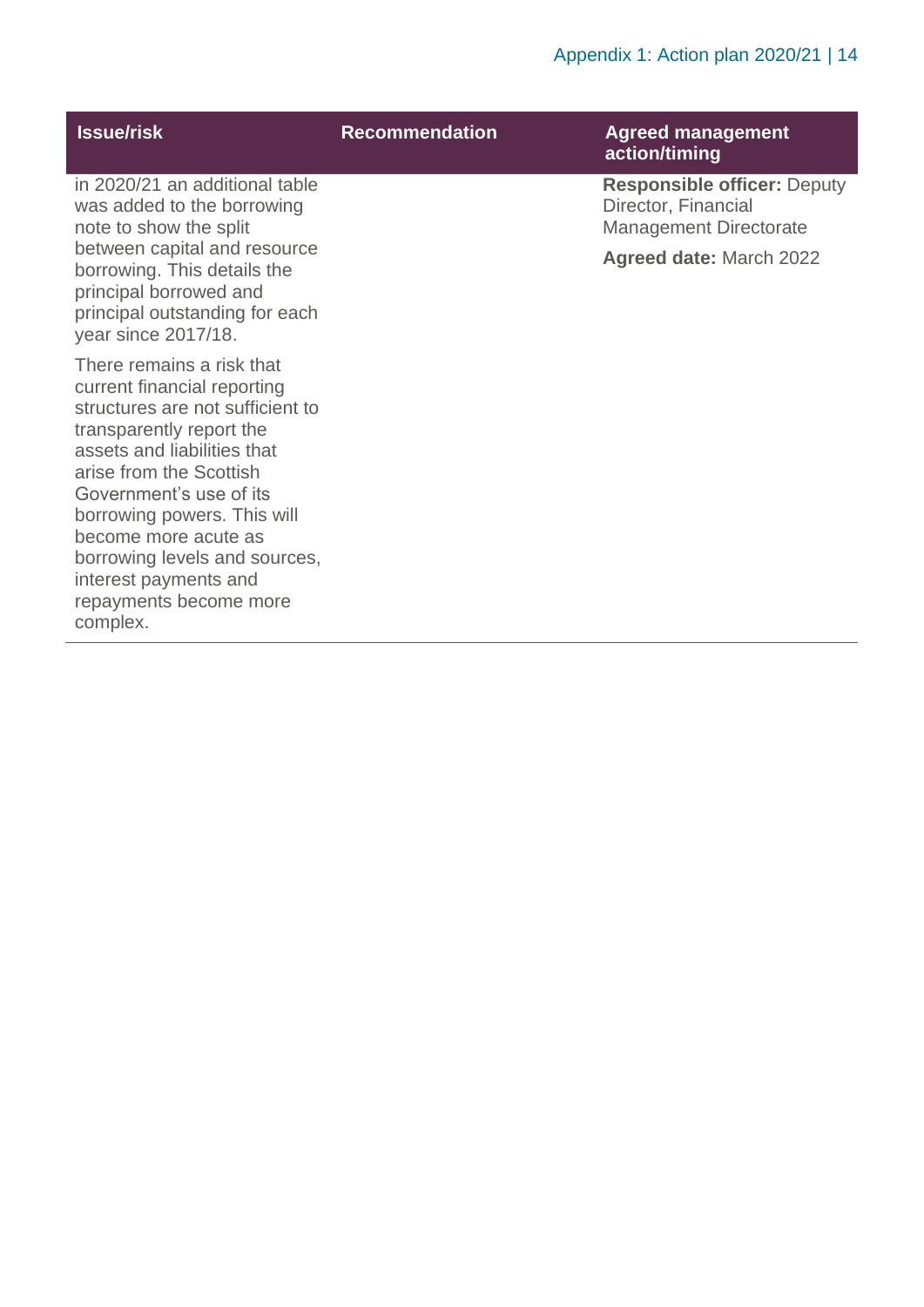### <span id="page-14-0"></span>**Appendix 2. Significant audit risks**

The table below sets out the audit risks we identified during our planning of the audit and how we addressed each risk in arriving at our conclusion.

#### **Risks of material misstatement in the financial statements**

| <b>Audit risk</b>                                                                                                                                                                                                                                                                                                                                                                                                                                                   | <b>Assurance procedure</b>                                                                                                          | <b>Results and conclusions</b>                                                                                                                          |
|---------------------------------------------------------------------------------------------------------------------------------------------------------------------------------------------------------------------------------------------------------------------------------------------------------------------------------------------------------------------------------------------------------------------------------------------------------------------|-------------------------------------------------------------------------------------------------------------------------------------|---------------------------------------------------------------------------------------------------------------------------------------------------------|
| 1. Risk of material<br>misstatement due to fraud<br>caused by the management<br>override of controls<br><b>International Auditing</b><br>Standards require that audits<br>are planned to consider the<br>risk of material misstatement<br>in the financial statements<br>caused by fraud, which is<br>presumed to be a significant<br>risk in any audit. This<br>includes the risk of fraud due<br>to the management override<br>of controls.                       | Detailed testing of journal<br>entries.<br>Testing of all transactions.<br>Review any drawdowns<br>made on the contingency<br>fund. | We tested all receipts and<br>payments into and out of the<br>fund and found no evidence<br>of management override of<br>controls.<br>Satisfactory      |
| 2. Working Papers<br>We reported in our 2019/20<br>Annual Audit Report that the<br>working papers submitted did<br>not provide sufficient audit<br>evidence for SCF<br>transactions nor was there a<br>clear audit trail between the<br>electronic records<br>management system (ERDM)<br>and the unaudited accounts.<br>Management agreed to<br>consider the transfer of files<br>to electronic format and<br>confirmed that the audit trail<br>would be improved. | Review of working papers<br>and audit trail during our final<br>accounts work.                                                      | We considered the adequacy<br>of working papers and audit<br>trail during our final accounts<br>work.<br>See Appendix 1, Action Point<br>$\overline{2}$ |

There remains the risk that the working papers and audit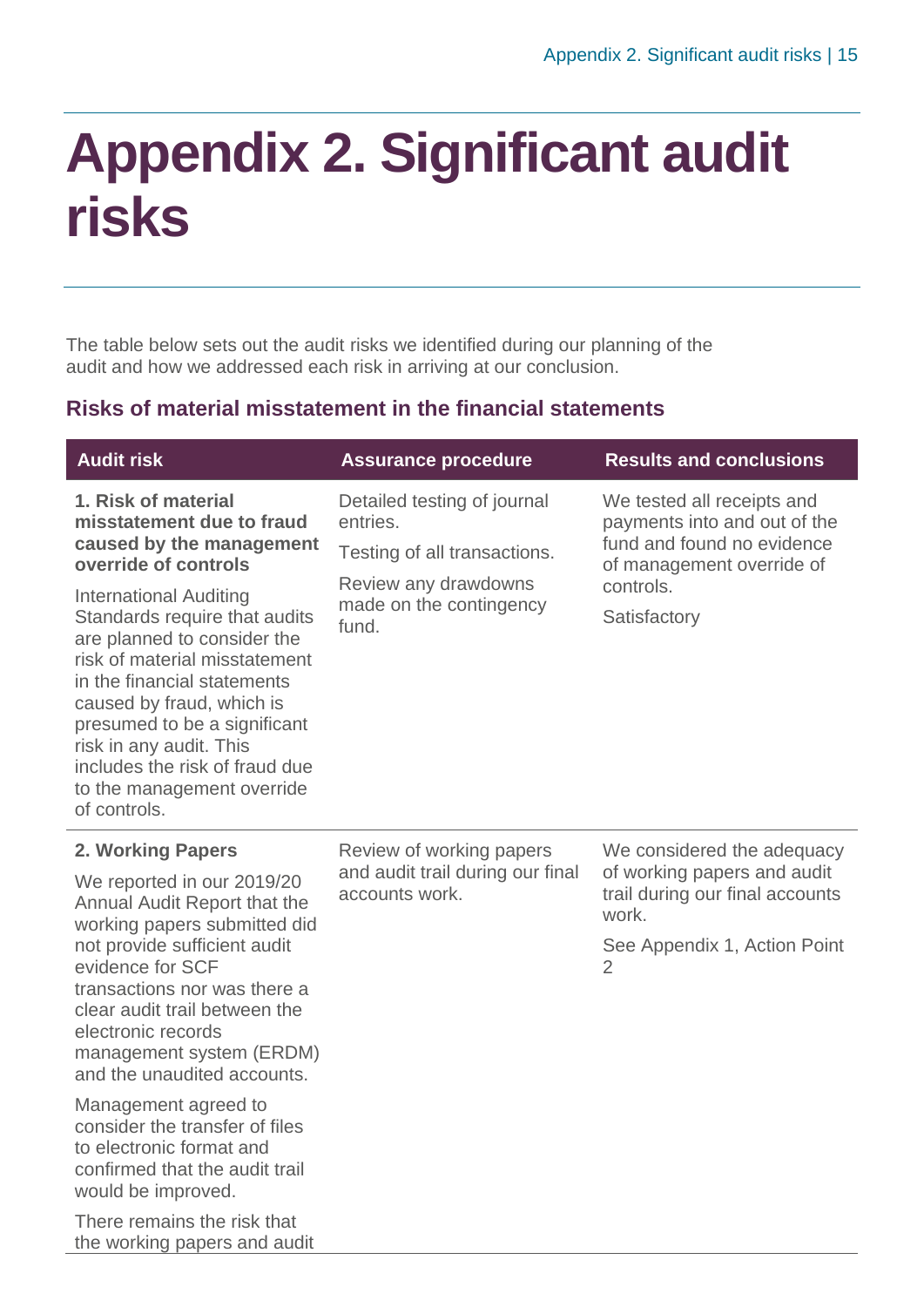| <b>Audit risk</b>                                                                   | <b>Assurance procedure</b> | <b>Results and conclusions</b> |
|-------------------------------------------------------------------------------------|----------------------------|--------------------------------|
| trail will be insufficient,<br>resulting in delays to the<br>certification process. |                            |                                |